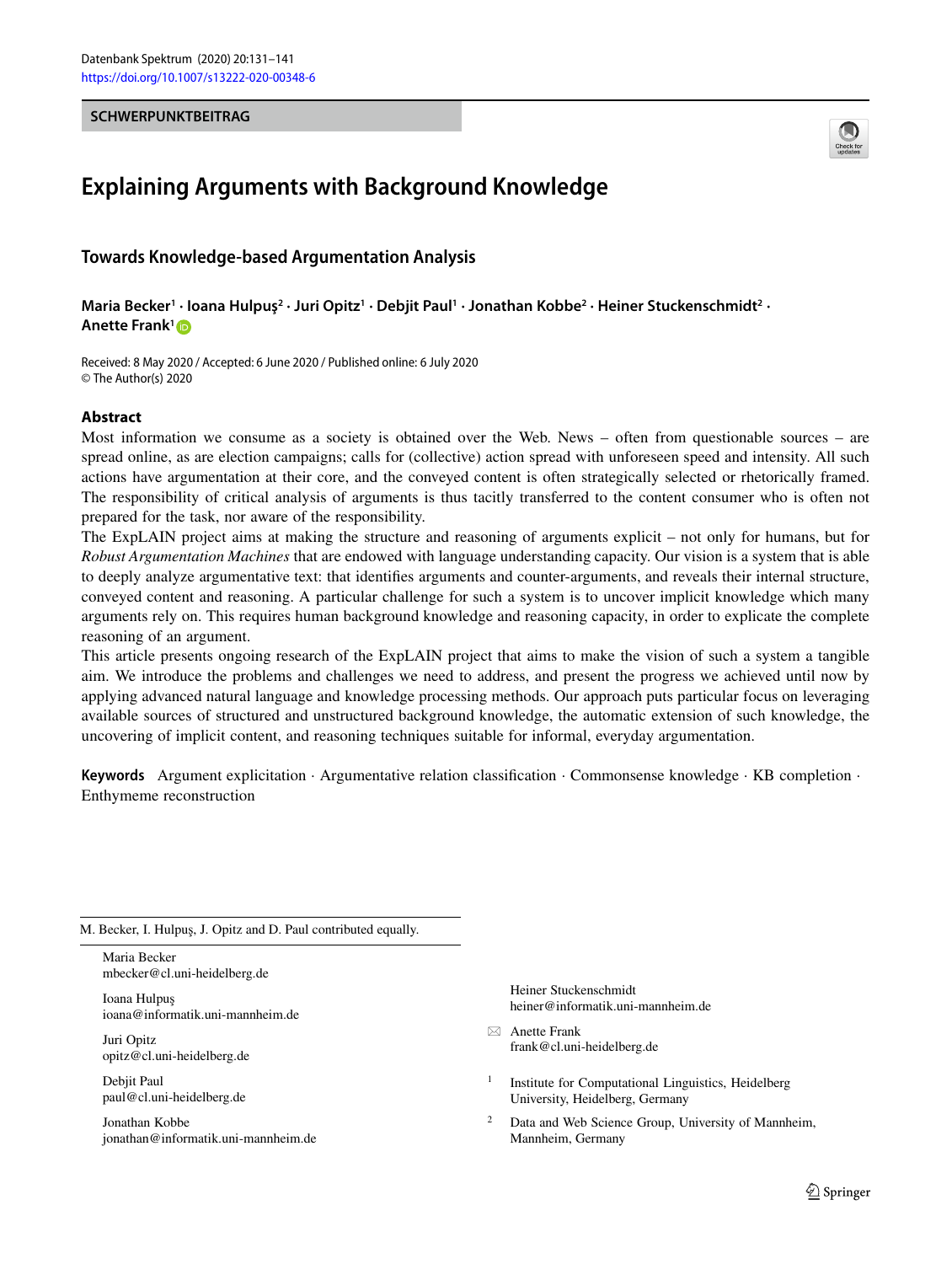## **1 ExPLAIN: Explaining Arguments with Background Knowledge**

Argumentation is ubiquitous in political discourse as well as civic engagement. Debates are organized or develop in social media, where content consumers are often overflown with arguments of varying quality, and often what is explicitly said reflects only a part of the knowledge and reasoning that underlines the argument.

Hence, the computational analysis of argumentation is becoming an active field of research in Artificial Intelligence. Common lines of work include the identification of argument units [\[28,](#page-10-0) [47,](#page-10-1) [51,](#page-10-2) [53\]](#page-10-3) and argumentative relations such as *support* or *attack*, *undercut* or *rebuttal* [\[10,](#page-9-0) [31,](#page-10-4) [39,](#page-10-5) [51\]](#page-10-2), the measurement of argument quality [\[20,](#page-10-6) [56\]](#page-10-7) and first steps towards synthesis of arguments [\[55\]](#page-10-8). While many natural language processing (NLP) tasks can be solved with surprising accuracy using surface features, arguments are often rhetorically framed, and thus many approaches to computational argumentation build upon linguistic discourse features when solving specific argumentation subtasks (see e.g.,  $[21]$ ). However, we would like to achieve a deeper understanding of the reasoning behind a line of argumentation – a challenging tasks where surface features provide little help. E.g., a lot of knowledge in argumentation is implicit [\[57\]](#page-10-10) and calls for leveraging background knowledge sources for achieving a coherent understanding of argumentation lines. So far, only little attention has been devoted to this issue [\[9\]](#page-9-1).

The aim of the ExpLAIN project is to endow Argumentation Machines with the capacity of *explaining arguments*. We approach this aim by performing deep natural language understanding: by integrating textual analysis with background knowledge that arguments often leave implicit, but that is crucial for making the overall argument structure coherent and understandable for a computational system, and explainable for the user of the system. In [\[22\]](#page-10-11), we frame this vision of content-driven argument analysis by formulating the task of *Argument Explicitation*, building on insights of prior research in (computational) argumentation.

The structure of this article is as follows. Sect. [2](#page-0-0) introduces the *Argument Explicitation* task, defines our research vision and relates it to existing research. Sect. [3](#page-2-0) motivates the role of content and background knowledge in argument analysis and shows how the ExpLAIN project addresses knowledge-based argument analysis. We design neural models for *Argumentative Relation Classification* that integrate background knowledge and show that in this way the models achieve significant performance gains. Moreover, the way in which background knowledge is integrated into the model allows us to *interpret*, or *explain* system decisions. In Sect. [4,](#page-5-0) we investigate *arguments with implicit premises*, called *Enthymemes*. We study the characteristics of specific types of knowledge and semantic types that are left implicit in arguments and develop a classifier for commonsense knowledge relation prediction that provides a basis for reconstructing implicit premises in arguments. Sect. [5](#page-7-0) highlights further research we conduct in view of future developments and Sect. [6](#page-7-0) concludes.

## **2 Overview of Argument Explicitation**

In this section, we present a framework that we propose for defining and structuring the *Argument Explicitation Task,* which we call KAME (Knowledge-aware Acceptability and Model-based Explicitation) [\[22\]](#page-10-11). This framework is illustrated in Fig. [1.](#page-2-1) The aim of argument explicitation is to make the argumentative structure of a text and its reasoning explicit, putting particular focus on knowledge, its interaction with discourse, and implicit information conveyed in an argument. The argument explicitation task distinguishes two levels of granularity on which explicitation takes place: (i) *macro-explicitation* – which focuses on the identification of individual *atomic arguments* (an atomic argument consist of one or more premises and exactly one conclusion) and relations between them, and (ii) *micro-explicitation* – which focuses on recognition, classification and reconstruction of argumentative units within one atomic argument. At the core of our framework resides background knowledge that is instrumental for both subtasks. However, as we discuss in Sect. [4,](#page-5-0) much of the background knowledge that arguments rely on is commonsense knowledge that is not comprehensively captured in available knowledge bases. We therefore propose a dynamic knowledge-base extension step that infers missing commonsense relations between concepts.

*I. Macro-explicitation* of arguments deals with the identification of individual arguments in argumentative text, and of the relations between them. On the general level, one can distinguish *support* and *attack* relations. This is similar to Dung's framework [\[15\]](#page-10-12), but extends it with *support* relations between arguments. Our aim is to use the relations between argumentative units to isolate individual *atomic arguments* (as defined above) and the relations between them. For example, the conclusion of an atomic argument can act as a premise for another argument. Similarly, the conclusion of an argument might contradict the premise of a counterargument, a relation between arguments that is called *rebuttal* [\[42\]](#page-10-13). Or, the conclusion of an argument might attack the warrant that the conclusion of a counter-argument follows from its premise, a relation called *undercut* [\[42\]](#page-10-13). These relations between arguments indicate the *acceptability* of arguments, which is the ability of an argument set to defend against counter-arguments [\[15\]](#page-10-12).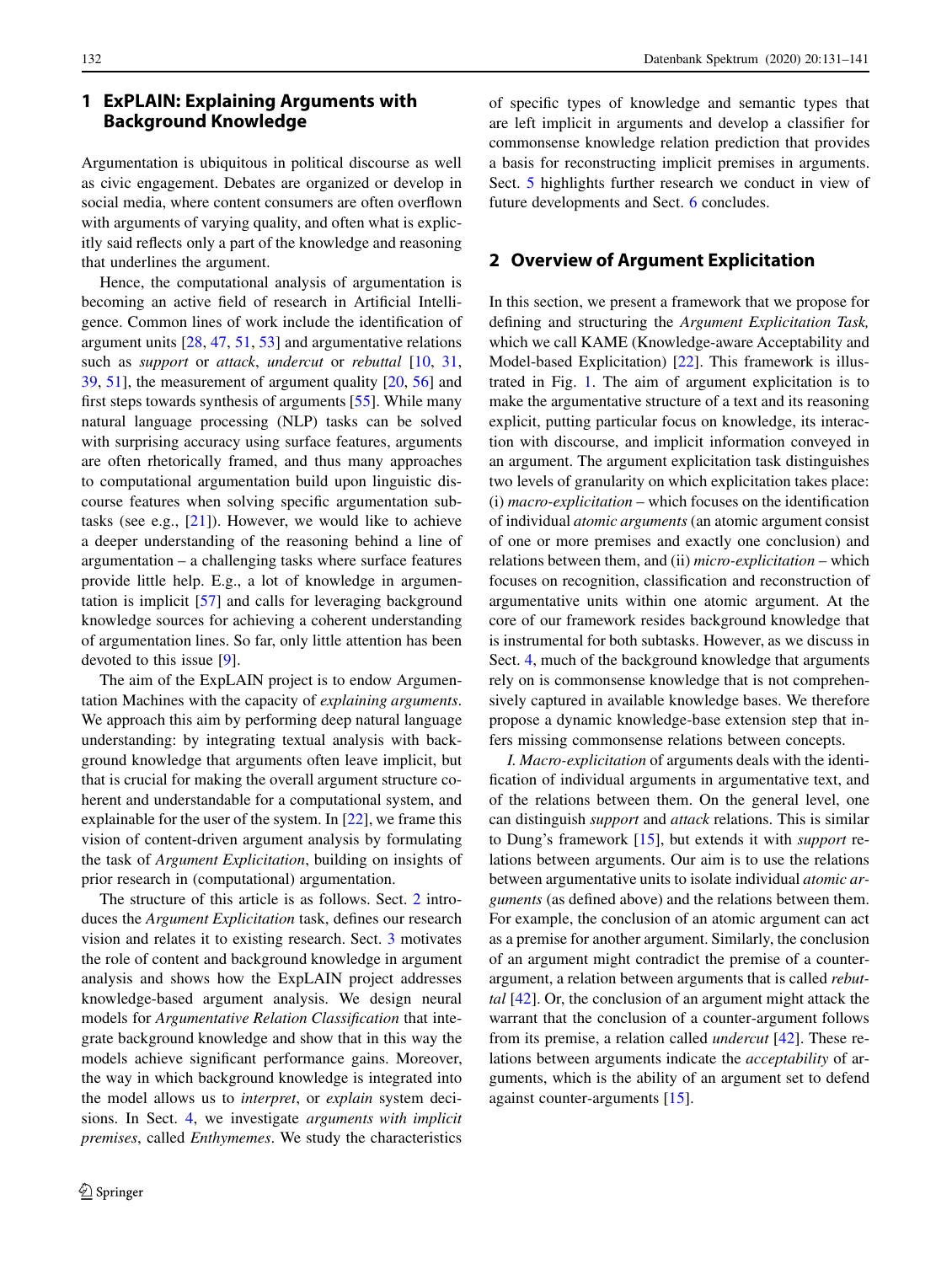

<span id="page-2-1"></span>**Fig. 1** The KAME (*Knowledge-aware Acceptability and Model-based Explicitation*) Framework. The *dotted arrow* indicates an optional dependency. *Thick lines* indicate our contributions on core aspects of KAME: (i) in *Macro-explicitation* we develop models for *support/attack* classification with background knowledge; (ii) within *Micro-explicitation* we develop resources for *Enthymeme Reconstruction*: an annotated corpus and analysis of the nature of implied knowledge; (iii) *Knowledge modeling components* for *Enthymeme Reconstruction* and *Explainable Argument Relation Classification*: on-the-fly commonsense knowledge relation prediction and situation entity classifier

For example, consider **Argument 1** [\[40\]](#page-10-14):

**Argument 1 (alternative treatments):** *Patients do often report relief of their complaints after alternative treatments. But as long as their benefits have not been scientifically proven, the health insurance companies should not cover alternative treatments.*

In this argument, the argumentative relation classification would return the relations shown in Fig. [2.](#page-2-0) The task of isolating individual arguments, that builds on top of it, would identify [unit **(2)**] **therefore** [unit **(0)**] as an atomic argument, and [unit **(1)**] as an anticipated counter-argument. The anticipated counter-argument in this case would consist of only a premise, with an implied conclusion, hence it is an enthymeme. In the micro-explication stage, using reasoning, it can be reconstructed as [unit **(1)**] **therefore NOT**

The health insurance companies should not cover alternative treatments



Patients do often report relief (...) after alternative treatments [But, as long as] their benefits have not been scientifically proven

<span id="page-2-0"></span>**Fig. 2** Macro-explicitation of **Argument 1:** *alternative treatments*. *Support/attack* edges indicate the relations between argumentative units. The *dotted lines* isolate the atomic arguments

[unit  $(0)$ ]. But as we show in Sect. [4,](#page-5-0) a large part of enthymemes cannot be reconstructed by using just reasoning, as they also require background knowledge.

Sect. [3](#page-2-0) investigates how background knowledge contributes to the core task of argumentative relation classification. Specifically, we hypothesize that background knowledge relations that hold between entities or concepts in different argumentation units can assist information that is explicitly given in the text in accurately predicting the aforementioned relations.

*II. Micro-explicitation* of arguments deals with the understanding of the reasoning behind individual atomic arguments. Philosophers such as Walton [\[57\]](#page-10-10) have identified and structured *Argumentation Schemes* as patterns of reasoning that people use in everyday, informal argumentation. Others, such as Toulmin [\[54\]](#page-10-15) have distilled a more general model of defeasible argumentation.

These models have been researched in the AI community  $[16, 25, 26, 29]$  $[16, 25, 26, 29]$  $[16, 25, 26, 29]$  $[16, 25, 26, 29]$  $[16, 25, 26, 29]$  $[16, 25, 26, 29]$  $[16, 25, 26, 29]$ , but most systems rely only on discourse features, are based on small training sets, and while they are able to determine the scheme of an argument, they are very limited in explaining how that scheme is instantiated. It is also unclear how additional resources can be gathered to improve results. However, this task is very important for guiding the reconstruction of arguments with implicit premises (enthymemes).

The task of *enthymeme reconstruction* has received very little attention in the AI and NLP communities [\[45\]](#page-10-20), likely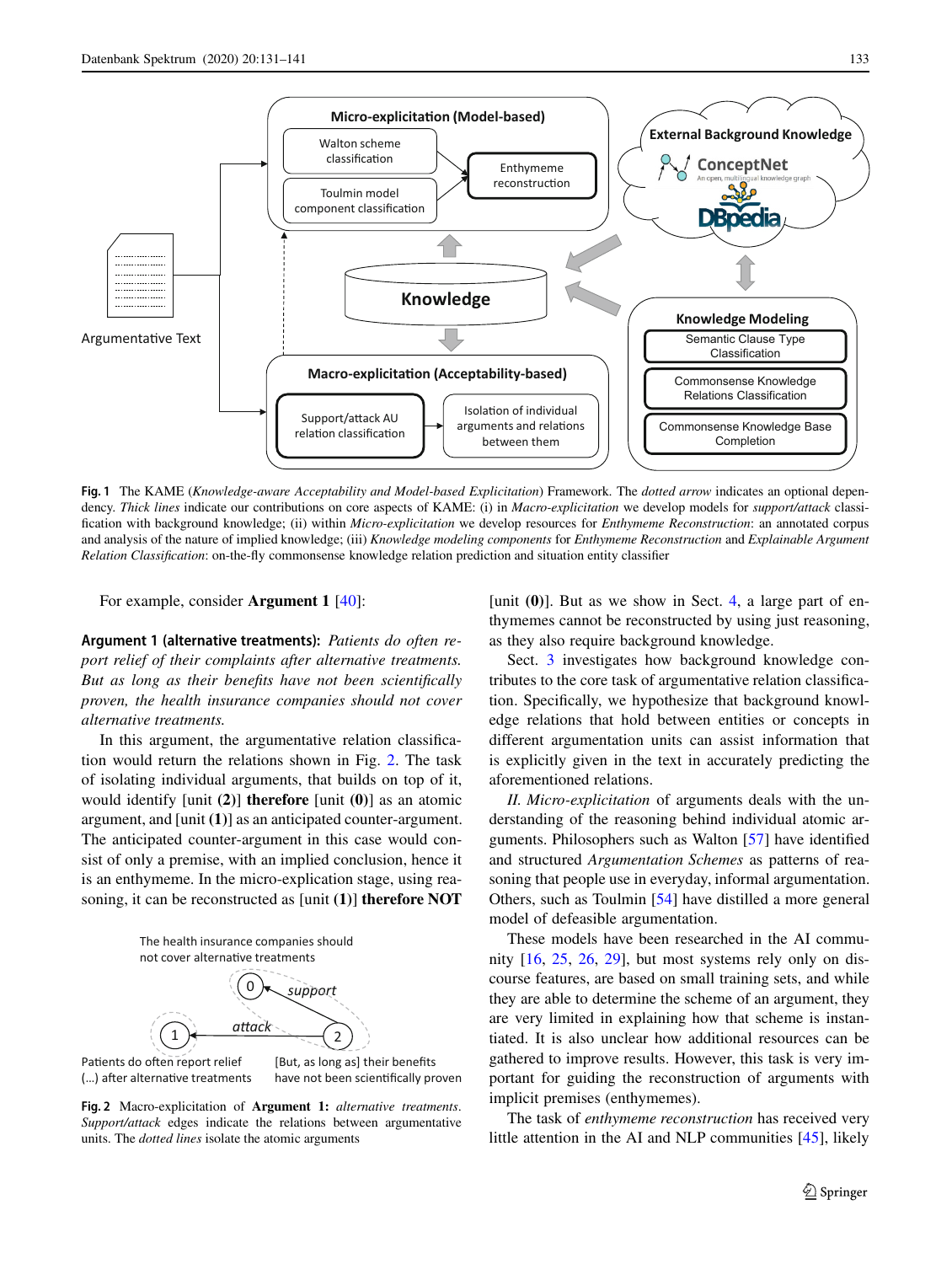because of its complexity. As detailed in Sect. [4,](#page-5-0) in our work, we take several steps towards solving this task, by (i) conducting an annotation study to gather insights about the type of information that is usually implied but not explicitly stated in arguments, (ii) by exploiting static background knowledge sources that characterize the identified types of implicit knowledge relations between entities and concepts and (iii) by learning to predict commonsense knowledge relations that are not covered in existing knowledge bases.

# **3 Background Knowledge for Coarsegrained Argumentative Relation Classifcation**

# **3.1 Issues with state of the art systems lacking deeper understanding of argumentative relations**

Consider again **Argument 1**. When units such as **(1)** and **(2)** occur in direct textual proximity, e.g., in an essay, they are often connected with a discourse marker, as in **(1),** *but* **(2)** or **(1),** *however* **(2)**. By using such overt indicators – without deeper knowledge about reimbursement regulations in health insurance – we can easily construct such a graph, by simply projecting the indicated contrastive discourse relation onto an argumentative *attack* relation between **(2)** and **(1)**.

But in cases where such discourse markers are not explicitly given, or the units do not occur in direct proximity (e.g., they are crawled from different documents in the WWW), we can only successfully construct the graph by assessing the textual content of the units and using our knowledge about how their content relates to each other. For computers, this is not easy: as our analysis in [\[35\]](#page-10-21) shows, removal of shallow contextual markers leads to a large degeneration in the performance of systems that predict such relations. This suggests that most state-of-the-art systems for argumentative relation classification are able to learn to identify discourse markers that are specific for particular argumentative relations, but are not able to assess the actual content of the argument. This makes systems vulnerable, since they will predict argumentative relations among random sentences as long as they are connected by a fitting rhetorical discourse marker, and – by contrast – will fail to detect meaningful relations between argumentative units if they are not part of the same discourse.

#### **3.2 In need of knowledge! – Shallow or deep?**

We distinguish two forms of knowledge for predicting argumentative relations: shallow and deep knowledge. We expect a system that successfully incorporates deep knowledge to perform well in two ways: (i) it should predict relations on unseen testing examples with high success, and (ii) it should be able to provide explanations for its decisions to justify its choices. Previously, **shallow forms of knowledge**, such as uni- or bi-gram features, have been used to assess the content of arguments. But often this is not enough to successfully predict the relation, and such a system is bound to fail when units do not appear in direct textual proximity (where discourse context cannot be exploited) [\[35\]](#page-10-21).

Researchers have also investigated **sentiment as a proxy for deeper forms of knowledge**. For example, [\[52\]](#page-10-22) use an auxiliary feature that reflects compositionally computed sentiment [\[48\]](#page-10-23). However, their feature ablation study shows that this feature does not significantly improve performance, possibly due to errors of the automatic sentiment assignment system. A more advanced approach that makes use of sentiment was proposed by [\[46\]](#page-10-24). They propose generalized features for *support–attack* argumentative relations that are derived from *good-for/bad-for* sentiment templates and are used as an explanatory mechanism for argumentative relations. However, while such knowledge may be useful in principle, in practice it suffers from a lack of annotated training data and large-scale lexical sentiment frame resources. Such resources may be costly to develop since, e.g., such frames need to cover or generalize over different domains, while new themes and debates are emerging as we speak. In sum, while it seems attractive in theory to exploit sentiment-based features and rules to approximate knowledge-based reasoning, in practice, this approach depends on large-scale resources and advanced models in order to accurately detect compositional sentiment and sentiment roles.

Moreover, the approach is limited to an approximation of deeper knowledge on *overt* statements and is thus not applicable to implicitness in arguments. For these reasons, we focus on deep knowledge from existing large-scale resources. Below, we elaborate on ways to gain such knowledge.

#### **3.3 In need of knowledge! – Latent or symbolic?**

One potential source of deeper knowledge is **latent knowledge** embodied in language models such as BERT [\[13\]](#page-9-2). Research has shown that the knowledge acquired by such models in pre-training can be leveraged by fine-tuning them to advanced semantic inference tasks [\[58\]](#page-10-25). Inspired by these insights, in [\[32\]](#page-10-26) we formulate the argumentative *support vs. attack* relation prediction task as a ranking problem. We fine-tune BERT to predict the correct relation without hints from the surrounding context. Given two raw argumentative units, we connect them with two alternative discourse markers, using, e.g., *therefore* to place them into a *support* relation, as opposed to *however*, which typically indicates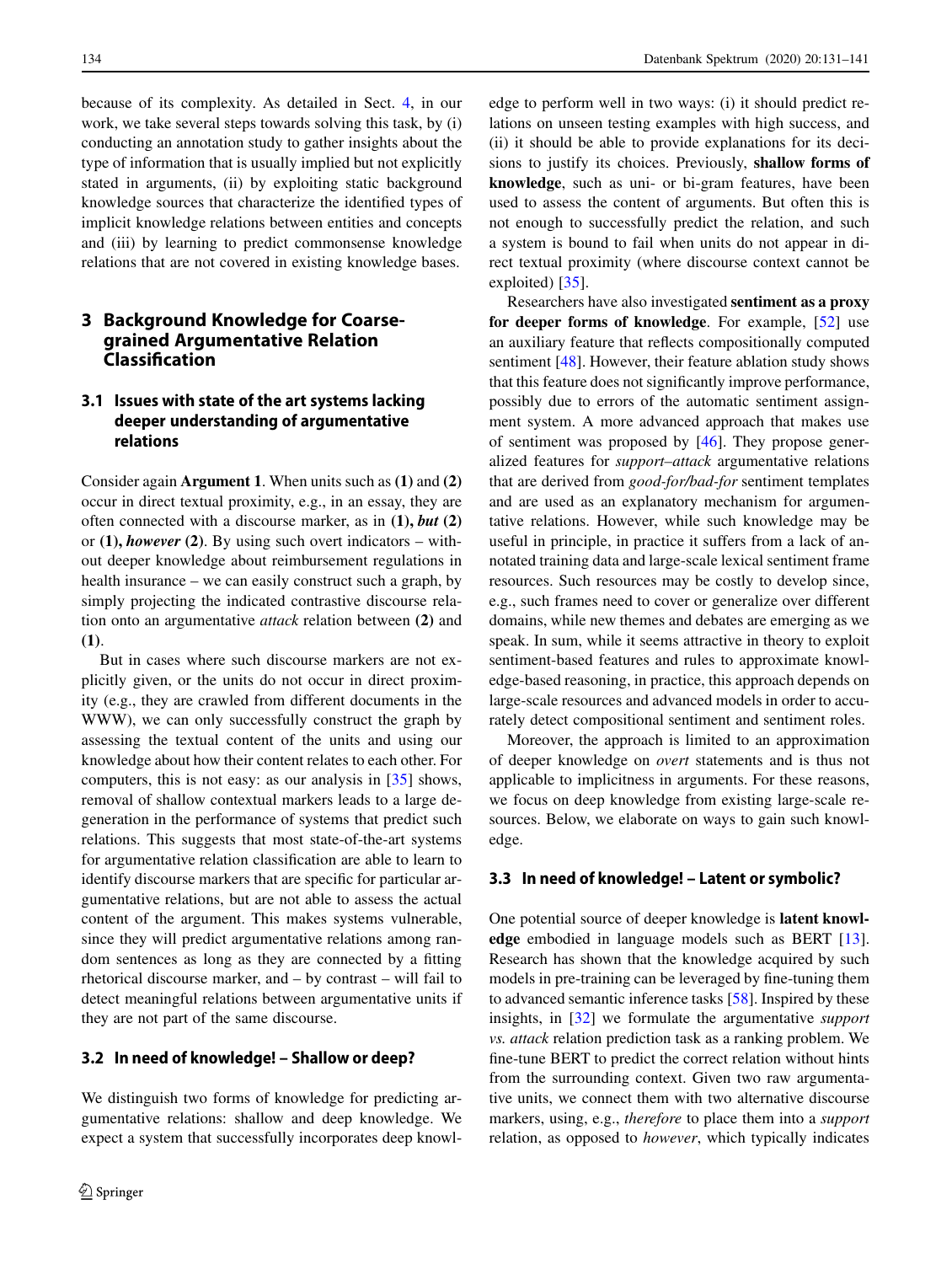<span id="page-4-0"></span>



<span id="page-4-1"></span>**Fig. 4** Injection of knowledge-graph features for argumentative relation classification [\[23\]](#page-10-27)

*attack*. We compare the probabilities that BERT computes for the alternative statements resulting from the discourse marker insertions, and predict the relation that obtains the higher score. Our experiments show that this system predicts the correct argumentative relation better than a conventional system [\[52\]](#page-10-22).

One weakness of using latent knowledge from pretrained models is, however, the missing explainability of such systems: the black-box nature of large language models makes it difficult to extract meaningful explanations for its predictions. We are therefore focusing on deep knowledge encoded in knowledge graphs.

## **3.4 Using knowledge graphs for explainable argumentative relation classification**

Our intuition is that the knowledge encoded in currently available knowledge graphs such as DBpedia or Concept-Net [\[50\]](#page-10-28) can provide supporting evidence for argumentative relation classification. That is, we expect that the types of knowledge relations and chains of relations defined in these graphs can be used to connect entities mentioned in argumentative units and can help the system to make sense of arguments such as **Argument 2**:

**Argument 2 (***alternative treatments ii***):** *Alternative treatments should be subsidized in the same way as conventional* *treatments since both methods can lead to the prevention, mitigation or cure of an illness.*

Argument 2 implies that "alternative treatments" and "conventional treatments" are both subcategories of medicine, therefore justifying the analogy revealed by the discourse indicators (*in the same way*; *both*). As shown in Fig. [3,](#page-4-0) background knowledge available in DBpedia reveals the relation between alternative and conventional medicine, as they are both concepts that belong to subcategories of dbc:Medicine, as well as the difference between them as on the one side dbr:Conventional\_medicine belongs to category dbc:Health\_science and on the other side dbr:Alternative\_medicine belongs to category dbc:Pseudoscience.

Following this intuition, in [\[23\]](#page-10-27) we investigate the **use of knowledge graphs** such as DBpedia and ConceptNet **for argumentative relation classification**.

We design a system that processes two argument units with a Bi-LSTM, that collects all path patterns that connect entities mentioned in them up to a certain length, and use them as features that we incorporate in the Bi-LSTM classifier, as shown in Fig. [4.](#page-4-1) The use of these knowledge graph based features consistently improves the argumentative relation classification, and the results convey that the knowledge hosted in the two resources are complementary. Nonetheless, our experiments also revealed limitations of the approach: first, the employed knowledge graph extraction procedure is relatively unconstrained, which can lead to contextually unrelated connecting paths; we also found that the extracted knowledge graph paths can be noisy, due to the nature of community-created resources; finally, the aggregation features computed from the graphs cannot be readily used to derive meaningful human-acceptable explanations for the system classifications.

In recent work [\[38\]](#page-10-29), we improved the linking of argumentative units to the background knowledge graph by creating a dense subgraph similar to own prior work in [\[37\]](#page-10-30) and designed a novel gated architecture for knowledge path injection on top of a neural argumentative relation base classifier. The system performs *relevance-based* knowledge path extraction and selection using graph-based unsupervised methods and employs *self- and cross-attention mechanisms* to better take into account the meaning of the argumentative unit pairs. Commonsense knowledge paths are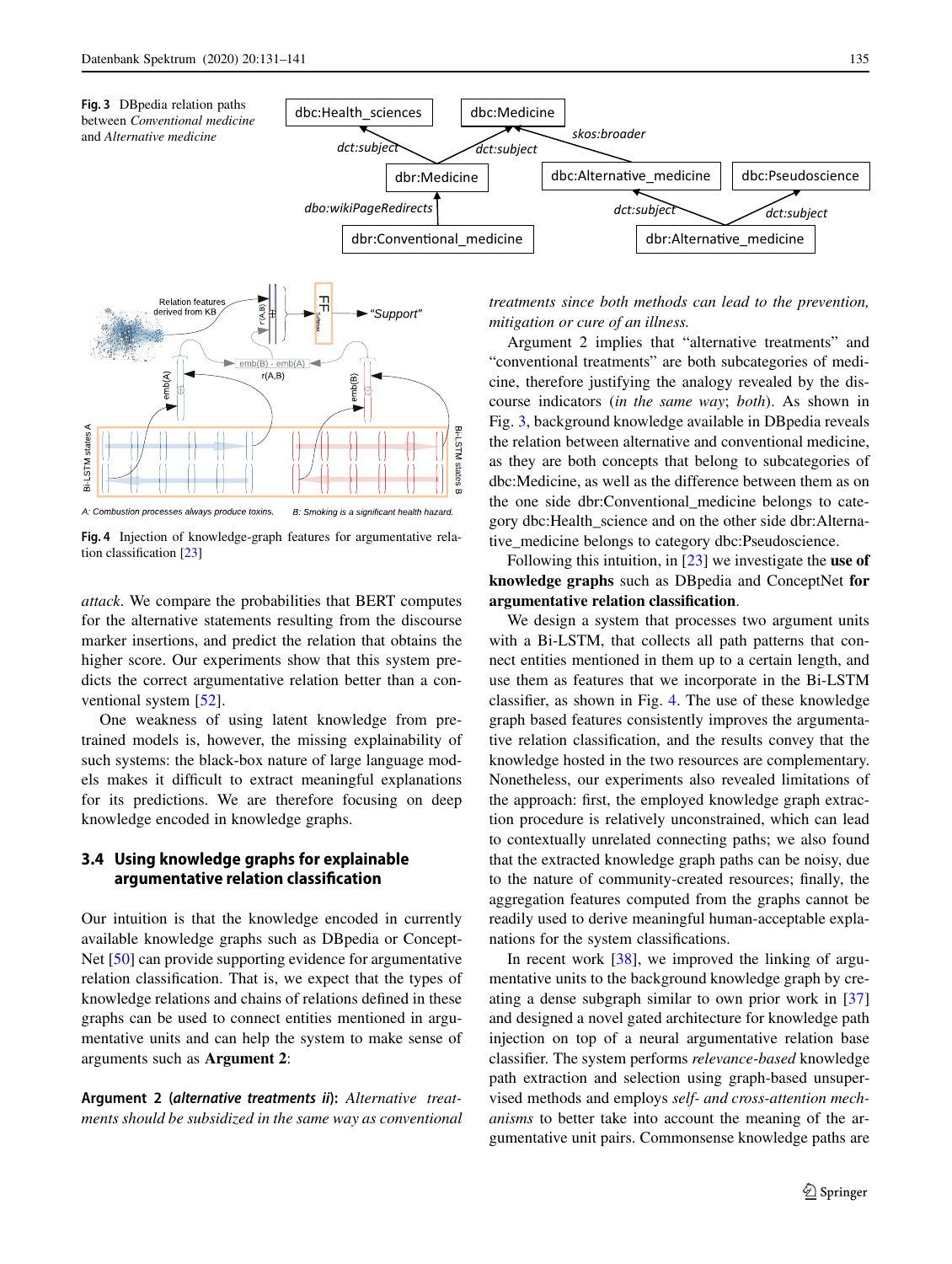<span id="page-5-1"></span>



<span id="page-5-2"></span>**Fig. 6** Subgraph extracted from ConceptNet for AT2. Concepts from the text are in *blue*; intermediate nodes in *orange*. *Blue edges* portray relevant knowledge paths from ConceptNet; edges we add with *on-the-fly* KB completion are *yellow*. We replace *'related to'* relations with predicted specific ConceptNet relations (*green*) [\[38\]](#page-10-29)

obtained from ConceptNet as a static resource and via *onthe-fly knowledge base completion* of ConceptNet relations using a multi-class relational classifier [\[5\]](#page-9-3) that we describe in Sect. [4,](#page-5-0) as well as definitional knowledge from WordNet. An overview of the model is given in Fig. [5;](#page-5-1) Fig. [6](#page-5-2) displays the constructed knowledge subgraph for **Argument 2**  $(AT2)$ .

With this system we run experiments on two datasets with different types of instance pairs: argument-topic relations from Debatepedia<sup>1</sup>, and argument-argument relations from the Student Essays [\[52\]](#page-10-22). Our enhanced model shows strong improvements over knowledge-agnostic baselines, both for the newly designed neural model (+4.43 percentage points) and a baseline linear SVM classifier (+2.48 percentage points). Ablation experiments show that (i) the relevance selection model improves over random path selection; (ii) adding on-the-fly commonsense knowledge completion improves over using the static ConceptNet knowledge resource; and (iii) definitional knowledge from Word-Net yields additional improvement. Overall we show that targeted knowledge injection is useful for argumentative relation classification. We also show that background knowledge improves model performance across different topics.

# **4 Background Knowledge for Enthymeme Reconstruction**

## **4.1 Implicit Knowledge in Argumentative Texts**

In everyday communication as well as in written texts people omit information that seems clear and evident, such that only part of the message needs to be expressed in

<span id="page-5-0"></span><sup>&</sup>lt;sup>1</sup> We publicize this dataset as a community resource: [https://explain.](https://explain.cl.uni-heidelberg.de/) [cl.uni-heidelberg.de/.](https://explain.cl.uni-heidelberg.de/)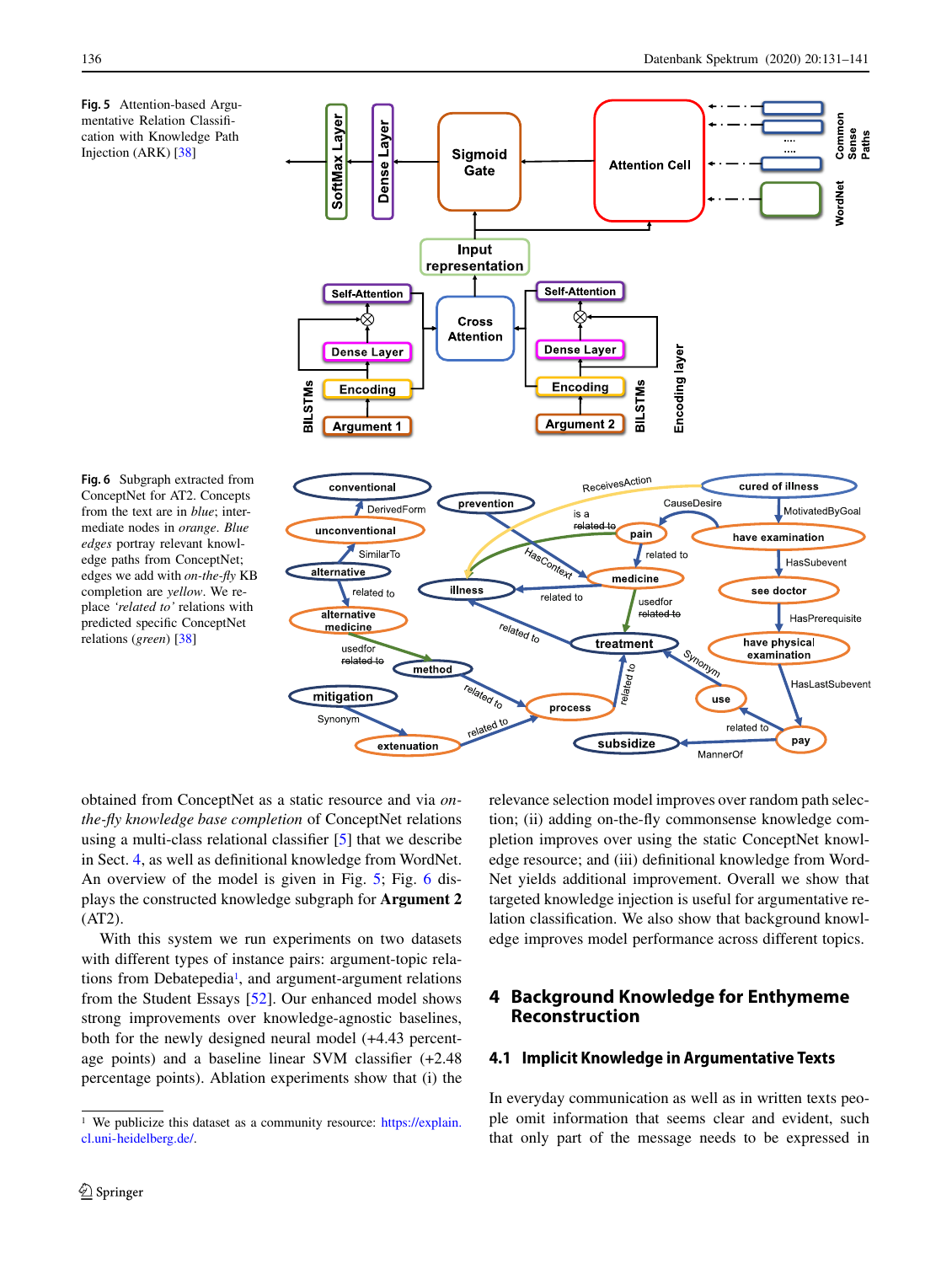words [\[19\]](#page-10-31). While such information can be easily filled in by the hearer, a computational system typically does not possess the knowledge that is needed to reconstruct the implied information. Especially in argumentative texts it is very common that premises are implied and omitted [\[4,](#page-9-4) [22,](#page-10-11) [43\]](#page-10-32). These arguments are called *enthymemes*. Thus, the logic of an argument is in general not fully recoverable from what is explicitly said. Regarding our task of argument explicitation, dealing with enthymemes is one of the core challenges. While explicitation based on Toulmin's model [\[54\]](#page-10-15) or Walton schemes [\[57\]](#page-10-10) may be regarded as a tangible aim as long as the problem of implied premises is ignored, we argue that most (informal) natural language arguments are enthymemes, and their explicitation, which includes reconstruction, should not be neglected. The problem of enthymeme reconstruction is arguably an AI-complete problem. Broadly, a system tackling enthymeme reconstruction – called an enthymeme machine  $[57]$  – must be able to answer three questions: (i) is the analyzed argument an enthymeme? (ii) which are the gaps that need to be filled? (iii) which are the missing premises? Approaches for addressing questions (i) and (ii) depend on the chosen argument model (e.g., Walton scheme or Toulmin model). Addressing question (iii) is more challenging, since it can only be achieved with respect to (real-world) knowledge available to the system. Such real-world knowledge can be: (i) encyclopedic (e.g., *The dog was the first animal to be domesticated*) which is available online through Wikipedia and related structured knowledge bases such as DBpedia, Wikidata, Yago; (ii) ontological (e.g., *dogs are animal life*) which is available for instance through taxonomies and lexicons such as WordNet, as well as Wikipedia-based knowledge bases; (iii) contextual, such as the purpose of the document, the author, the time, etc., and (iv) common sense knowledge (e.g., *dogs usually bark when strangers enter their space*) which is much harder to source. While the first two types of real-world knowledge can be accessed with state-of-the-art entity linking tools, the last two types of knowledge are more challenging, and are in general much less researched. The ExpLAIN project focuses in particular on reconstructing the latter – commonsense knowledge – and investigates its role in argumentative texts. Our starting point are lessons learned from human-generated data that reconstructs missing and implied information in argumentative texts.

#### **4.2 Learning from Human-Generated Data**

In a recent annotation project  $[2, 4]$  $[2, 4]$  $[2, 4]$  on argumentative texts, we elicitated high-quality human annotations of implied information in the form of simple natural language sentences. The annotations were performed on pairs of argumentative units from the Microtexts Corpus [\[39\]](#page-10-5), a concise

- *(1-a) BER should be re-conceptualized from scratch*
- *(1-b) even if billions of Euros have already been invested in the existing airport project.*
- *(1-c) BER is an airport.*
- *(2-a) Capital punishment is not a solution*
- *(2-b) as it cannot be ruled out that the judicial process may make mistakes.*
- *(2-c-I) In a judicial process it is decided about capital punishment.*
- <span id="page-6-0"></span>*(2-c-II) Mistakes don't lead to solutions.*

Fig. 7 Annotations that explicate implicit knowledge (c) that connects argumentative units (a & b)

- *(I) Fees result in longer durations of studies. Annotation: C- (fees, longer durations of studies)*
- *(II) Dog dirt is disgusting and a hygiene problem. Annotation: H-P (dog dirt, disgusting )/ IA (dog dirt, hygiene problem)*

<span id="page-6-1"></span>**Fig. 8** Sentences annotated with ConceptNet relations

and focused argumentation dataset that is annotated with argumentative components and relations such as *support, rebuttal* or *undercut*. Annotators were asked to add the information that makes connections between given unit pairs explicit, using short and simple sentences. We designed an annotation process that involves several steps to promote annotator agreement and that allows us to monitor its evolution using textual similarity measures [\[4\]](#page-9-4). Fig. [7](#page-6-0) shows two examples of such annotations: in the first, the main claim *1-a* is attacked by statement *1-b*; in the second, premise *2-b* supports the main claim *2-a*. In both cases, the knowledge underlying the connection between the main claim and the premise is made explicit in clause *c*, by insertion of one in the first two sentences in the second example.

To learn more about the nature and characteristics of the inserted information and the overt argumentative texts, we further annotated the data with two specific semantic information types which we found to be characteristic for argumentative texts in two studies [\[3,](#page-9-6) [4\]](#page-9-4): (I) **Semantic clause types**, from which we adopted the most frequent types in [\[17\]](#page-10-33) (*states, events, generic sentences*, and *generalizing sentences*), and (II) **ConceptNet commonsense knowledge relations** [\[49,](#page-10-34) [50\]](#page-10-28), which comprise an inventory of 37 relations, some of which are commonly used in other resources like WordNet (e.g., *IsA, PartOf*) while most others are targeted for capturing commonsense knowledge and as such are particular to ConceptNet (e.g., *HasPrerequisite, MotivatedByGoal*). Two example annotations from our dataset are given in Fig. [8.](#page-6-1)

**Analysis.** An in-depth analysis of our annotated German and English data [\[2,](#page-9-5) [4\]](#page-9-4) helped us gain insights into the properties of both argumentative texts and implicit knowledge in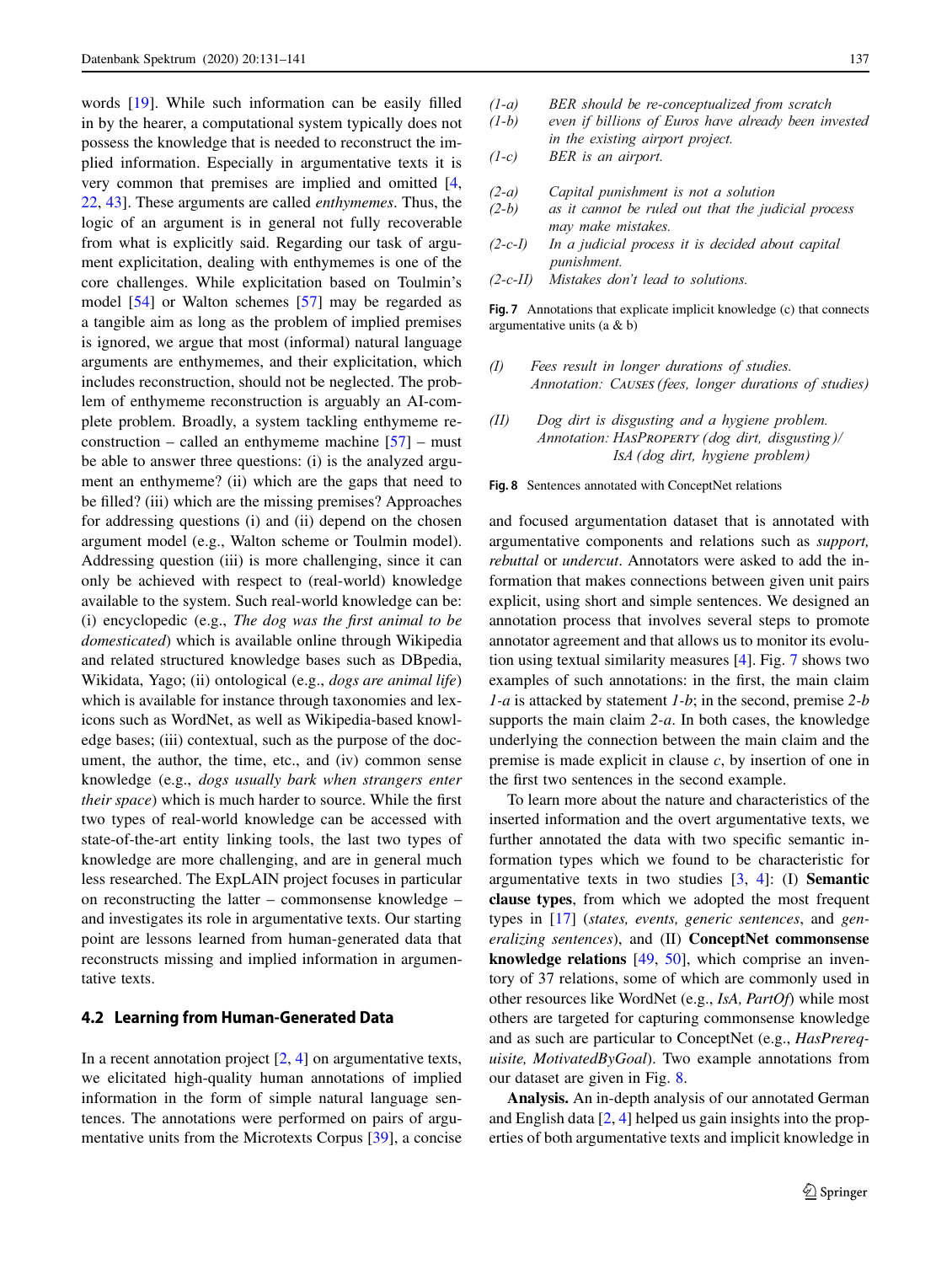terms of structural features and semantic information: We found, e.g., that *generic sentences* are predominant in inserted sentences, indicating the relevance of generic knowledge for implicit information. Almost all sentences in our data – both Microtexts and inserted information – could be mapped to commonsense knowledge relations, which highlights the fact that knowledge bases such as Concept-Net play an important role in argument analysis and are an important source for retrieving implicit knowledge.

Further correlation analysis revealed a number of properties that can guide future systems for automatic reconstruction of implicit information: we found, e.g., that more inserted sentences are needed when no direct argumentative relation holds between units, and that complex argumentative relations such as *undercut* require more explications than other relation types.

Correlation analysis further identified dependencies between the structure of an argument and the type of knowledge that connects argument pairs: we found, e.g., that *states* most often occur between units that are adjacent, while *events* are frequently used for connecting argumentatively related units. Finally, we revealed the importance of causal explanations (as expressed by the relation *causes*) as implied knowledge between supporting argument units, along with *generics*.

These insights can inform our future steps towards knowledge-driven automated argument analysis: Reconstructing implicit information can make the underlying logics of an argument transparent for computational systems and can be useful for assessing the strength of an argument. By exploiting the observed characteristics of the manually added implicit information – characteristic semantic clause types and commonsense knowledge relations in specific argumentative contexts – we can guide the process of reconstructing implicit information in argumentative texts automatically.

We addressed this next step – from manual towards computational reconstruction of implicit knowledge – by developing classifiers for (I) Semantic Clause Type and (II) ConceptNet Knowledge Relation Prediction – two semantic information types which our analysis has shown to be characteristic for (reconstructed) implicit knowledge in argumentative texts.

#### **4.3 Classifying Semantic Clause Types**

Detecting aspectual properties of clauses in the form of semantic clause types has been shown to depend on a combination of syntactic, semantic and contextual features. We explore the task in a deep-learning framework, where tuned word representations capture lexical, syntactic and semantic features [\[6,](#page-9-7) [7\]](#page-9-8). Given a clause in its context (previous clauses and previously predicted labels), the model predicts its semantic type (i.e., *state, event, generic, generalizing sentence*). We apply a Gated Recurrent Unit (GRU)-based architecture that is well suited to modeling long sequences.

This initial model jointly models *local and contextual* information in a unified architecture and is further enhanced with an attention mechanism that encodes which parts of the input contain relevant information and has shown to be beneficial for sentence classification [\[59\]](#page-10-35) and sequence modeling [\[14\]](#page-9-9). Our model implicitly captures task-relevant features and avoids the need to reproduce explicit linguistic features for other languages, as it can tune pre-trained embeddings to encode semantic information relevant for the task. It is therefore easily transferable to other languages. We performed experiments for both English and German that achieve competitive accuracy (English: 72.04, German: 74.92) compared to knowledge-rich feature-based models [\[18\]](#page-10-36).

## **4.4 Classifying Commonsense Knowledge Relations**

Motivated by our analysis of the nature of reconstructed implied knowledge in arguments, we developed a model for classifying commonsense knowledge relations as represented in ConceptNet. Here the task is to predict one (or several) commonsense relations from a set of relation types that hold between two given concepts [\[5\]](#page-9-3). We took into account the *specific properties* of ConceptNet knowledge relations, which can make relation classification difficult: a given concept pair can be linked by multiple relation types, and relations can have multi-word arguments of diverse semantic types.

We designed a multi-label classifier  $(COREC)^2$  which uses RNNs for representing multi-word arguments and individually tuned thresholds for improving model performance, especially for relations with unfavorable properties such as long arguments, relation ambiguity and inner-relation diversity. Our best model achieves F1 scores of 0.68 in an open and 0.71 in a closed world setting. For further improvement of the classifier we restructured the relation space by separating ambiguous relations, and add pre- and postfiltering of concepts to reduce uninformative instances. These modifications improve the classifier performance by +9 pp. to 0.77 F1 score. The analysis of the results in different configurations shows that the design decisions driven by multi-word representations and threshold tuning improves the overall classification performance, and that our model is able to tackle specific properties of ConceptNet.

<span id="page-7-0"></span><sup>2</sup> Available at [https://gitlab.cl.uni-heidelberg.de/mbecker/corec](https://gitlab.cl.uni-heidelberg.de/mbecker/corec-commonsense-relation-classifier)[commonsense-relation-classifier.](https://gitlab.cl.uni-heidelberg.de/mbecker/corec-commonsense-relation-classifier)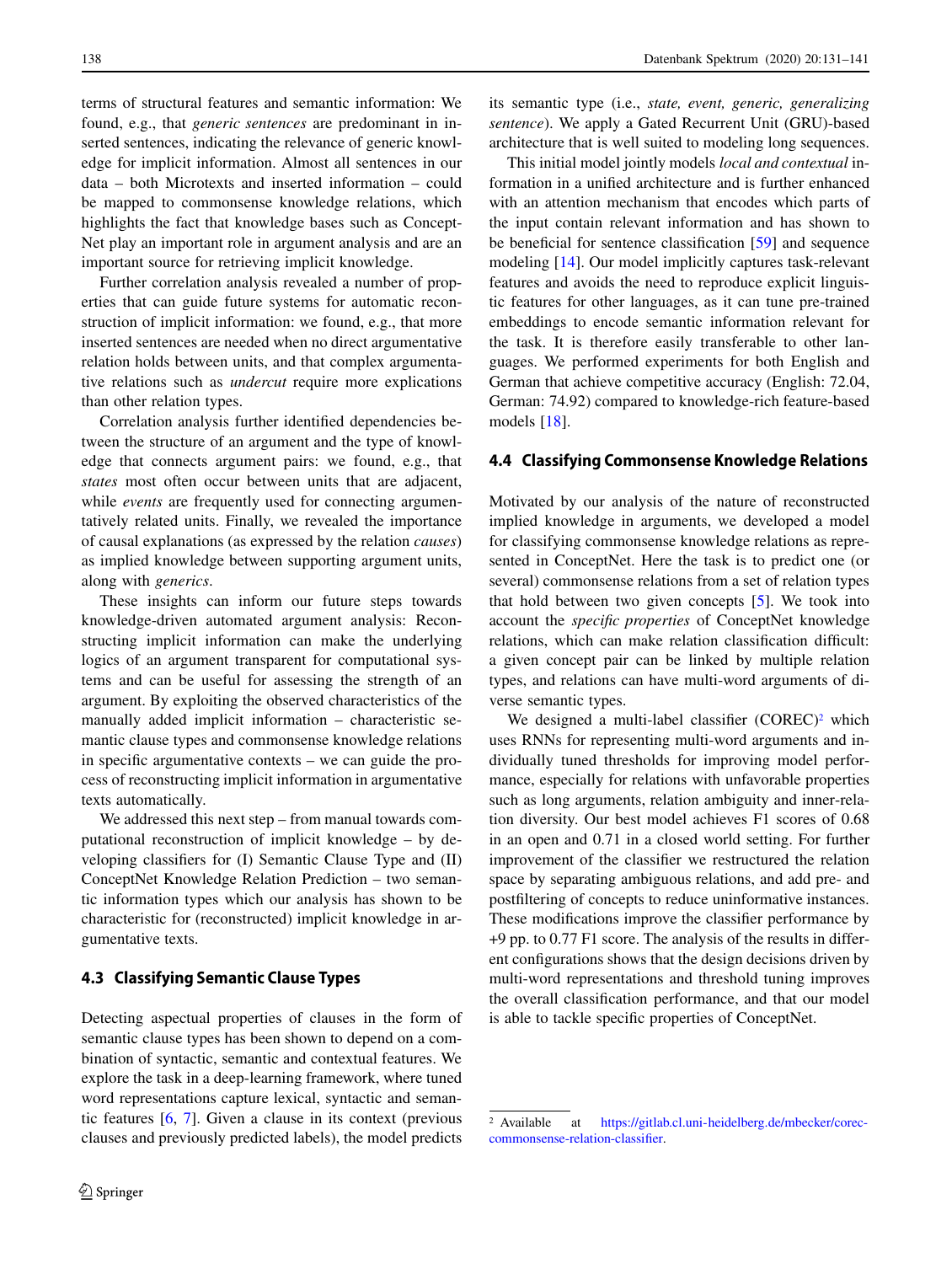#### **4.5 Commonsense Knowledge Base Completion**

Knowledge resources are known to be incomplete, and we expect them to be more effective if they can be (dynamically) enriched, *on the fly*, to offer extended coverage for novel datasets.

In the ExpLAIN project, we investigate several ways for enriching knowledge bases. We research methods for *targeted information extraction* that use patterns in the knowledge graphs to form more specific queries for completing relation triples [\[61\]](#page-10-37). Furthermore, we analyze *link prediction methods* for knowledge base completion, including studies on the impact of different ways of performing negative sampling [\[24\]](#page-10-38) and novel ways of representing knowledge graphs in a more compact, abstract way by combining nodes and edges [\[30\]](#page-10-39). Finally, we use our COREC classifier to predict missing knowledge relations for enriching ConceptNet in a *dynamic, task-targeted* way: in the argument relation prediction task (Sect. [3\)](#page-2-0), we predict commonsense knowledge relations that are not yet defined in ConceptNet between pairs of concepts appearing in pairs of argumentative units, and insert the *dynamically predicted relations* in the subgraphs created for knowledge path extraction. This improves our model scores for Student Essays and Debatepedia.

Having shown the effectiveness of *on-the-fly* knowledge base completion for argumentative relation classification, our next step is to apply COREC to the automatic reconstruction of implicit knowledge in model-based micro-explicitation.

This can be achieved straigthforwardly, by applying COREC to predict knowledge relations between concepts stemming from different argumentative units. While this works well for establishing direct links, it can be computationally prohibitive for multi-hop relation paths. Nevertheless, COMET [\[8\]](#page-9-10), a pretrained language model, is able to perform target concept prediction for commonsense knowledge relations, given a source concept and a known relation type, and can thus be applied to predict multi-hop paths between concepts by generating intermediate nodes. Since COMET is trained on a language model, we expect it to host knowledge that is complementary to COREC. We therefore plan to combine them for improved accuracy.

# **5 Towards Argumentation Machines with Deep Natural Language Understanding Capacity**

## **5.1 Deep linguistic knowledge for argument analysis**

Our systems for interpretable argument analysis mainly build on neural architectures that we link to knowledge graphs and a system for knowledge base completion.

In [\[32\]](#page-10-26) we explored how to leverage BERT, a contextualized language model, for argument relation prediction. BERT has been shown to host rich linguistic knowledge, including knowledge we find in background knowledge bases [\[41\]](#page-10-40). Yet, despite being based on deep learning methods, our work targets *Argument Explicitation* and is grounded in symbolic knowledge representation frameworks.

We believe that – beyond grounding argumentative texts in external background knowledge graphs – our framework can be further strengthened by representing the linguistic meaning of argumentative texts using *deep structured representations*. We therefore explore *Abstract Meaning Representation* (AMR) [\[1\]](#page-9-11), a framework that represents the meaning of sentences as graphs that capture rich semantic structure.

Current research develops neural systems for AMR parsing [\[60\]](#page-10-41), but these are still prone to errors. To obtain better control of the quality of AMR parses, we developed a system that performs a *multi-variate quality assessment of AMR graphs* [\[34\]](#page-10-42), by predicting fine-grained AMR accuracy metrics [\[12\]](#page-9-12). Our system predicts AMR parse accuracies with 0.78 Pearson's  $\rho$  to gold scores. It allows us to i) assess whether an automatic AMR parse is trustworthy, ii) select the best candidate parse returned by alternative systems, and iii) create better automatically parsed "silver" training data in different domains, to improve outof-domain AMR parsing quality as a basis for argument analysis.

Another issue is that measuring AMR parse quality is difficult in general. AMRs are usually evaluated using the Smatch metrics [\[11\]](#page-9-13).

However, Smatch performs symbolic matching and cannot see that, e.g., the concepts *foe* and *enemy* are similar. We developed  $S^2$ match [\[36\]](#page-10-43), a metric that is similar to Smatch, but allows for non-symbolic matching and graded meaning assessment of AMR graphs, to better assess parser performance.

In future work we aim to extend this work and parse argumentative texts to semantic graph representations, and to integrate them with background knowledge using our existing neural system. This will allow us to better explain the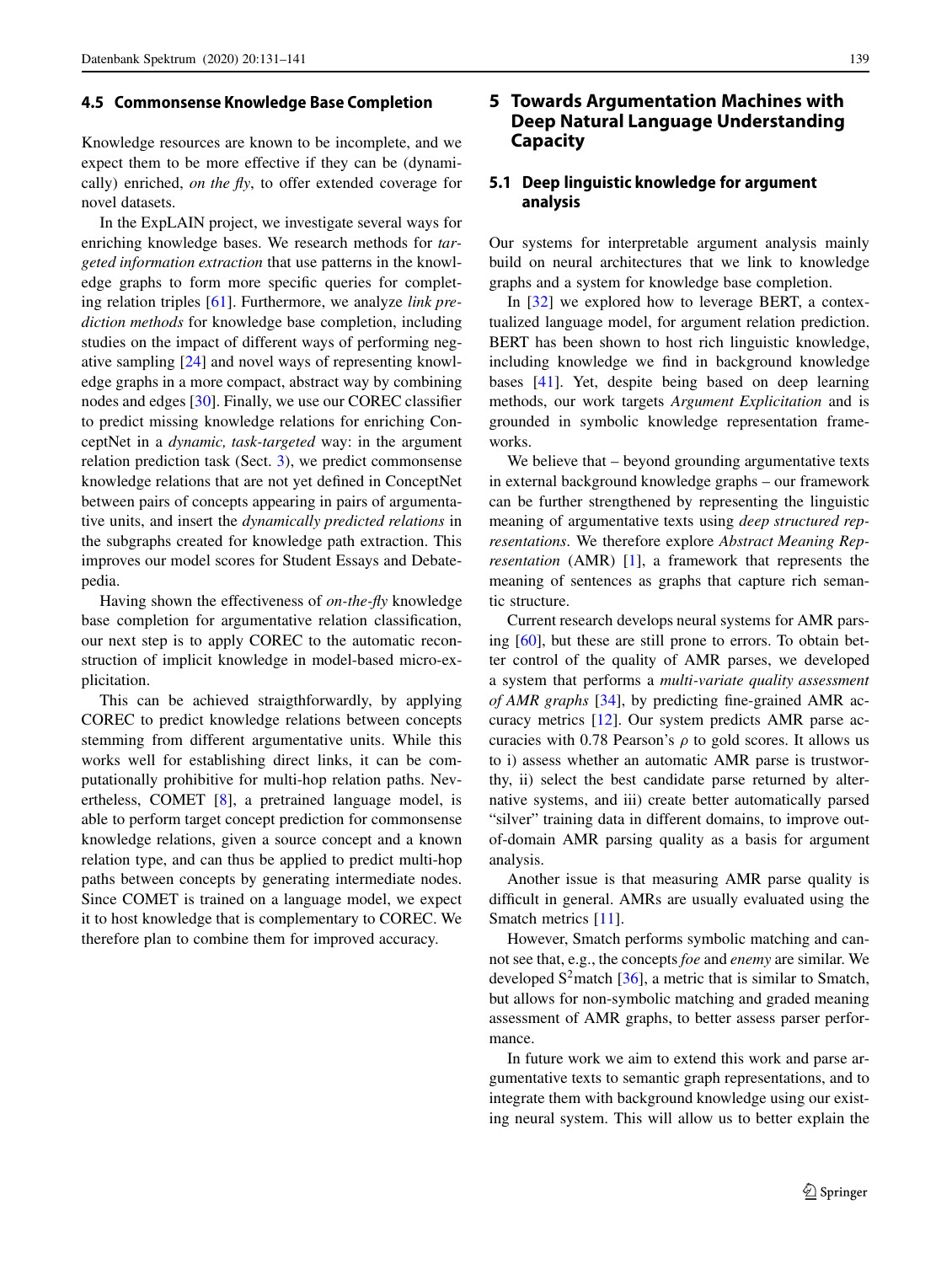overt and implicit meaning of arguments with interpretable, structured meaning representations.

#### **5.2 More Challenges for Argumentation Machines**

A classical AI benchmark that tests human-like language understanding is the Winograd Schema Challenge (WSC) [\[27\]](#page-10-44). It assesses the capacity of systems to perform commonsense reasoning and confronts them with difficult pronoun resolution problems (e.g., **The trophy**<sub>1</sub> didn't fit in *the suitcase*<sub>2</sub> *because*  $it_{1/2}$  *was too large*). This challenge is tough for machines, but easy for humans. To address this task, we designed a ranking approach [\[33\]](#page-10-45) that incorporates linguistic features, for example, connotation frames [\[44\]](#page-10-46) that project subjective roles induced by a given predicate (e.g., the subject of *to violate* is negatively connotated).

We believe that robust argumentation systems must be proficient in answering WSC questions and thus consider the Winograd Schema Challenge as an additional benchmark to assess the language understanding capacities of commonsense-endowed argumentation systems.

## **6 Conclusion**

We presented the major research themes we explore in RA-TIO's ExpLAIN project and our contributions achieved to date. We defined the task of *Argument Explicitation*, which frames our vision of an explainable, knowledge-based argumentation machine. We presented two major contributions, which we situate in the KAME framework. Within the task of *Acceptability-based Explicitation* we propose models for *argumentative relation classification* that we ground in background knowledge sources and show that the injection of knowledge increases system performance. The injection of knowledge paths allows us to interpret the system's outputs, for enhanced *explainability*. The task of *Enthymeme Reconstruction* is situated in the more finegrained *Model-based Explicitation* subtask. Here we identified types of knowledge that are frequently found to be implicit in arguments and developed a dynamic commonsense knowledge relation prediction system that is shown to enhance argument relation classification. Our future work will address the full-fledged Enthymeme reconstruction task, building on our developed systems. We will also investigate possible benefits of deep linguistic analysis.

**Acknowledgements** This work has been partially funded by the German Research Foundation through the project *ExpLAIN. Between the Lines–Knowledge-based Analysis of Argumentation in a Formal Argumentation Inference System*, FR 1707/4-1 and STU 266/14-1 as part of the RATIO Priority Program, by the *Leibniz ScienceCampus: Empirical Linguistics & Computational Language Modeling*, supported by Leibniz Association grant no. SAS2015-IDS-LWC and by the Ministry of Science, Research and Art of Baden-Wurttemberg, as well as German Research Foundation through the Research Training Group *AIPHES: Adaptive Preparation of Information from Heterogeneous Sources*, GRK 1994/1.

**Funding** Open Access funding provided by Projekt DEAL.

**Open Access** This article is licensed under a Creative Commons Attribution 4.0 International License, which permits use, sharing, adaptation, distribution and reproduction in any medium or format, as long as you give appropriate credit to the original author(s) and the source, provide a link to the Creative Commons licence, and indicate if changes were made. The images or other third party material in this article are included in the article's Creative Commons licence, unless indicated otherwise in a credit line to the material. If material is not included in the article's Creative Commons licence and your intended use is not permitted by statutory regulation or exceeds the permitted use, you will need to obtain permission directly from the copyright holder. To view a copy of this licence, visit [http://creativecommons.org/licenses/by/4.](http://creativecommons.org/licenses/by/4.0/)  $\Omega$ 

## <span id="page-9-11"></span>**References**

- 1. Banarescu L, Bonial C, Cai S, Georgescu M, Griffitt K, Hermjakob U, Knight K, Koehn P, Palmer M, Schneider N (2013) Abstract Meaning Representation for Sembanking. In: Linguistic Annotation Workshop and Interoperability with Discourse Sofia, pp 178–186
- <span id="page-9-6"></span><span id="page-9-5"></span>2. Becker M, Korfhage K, Frank A (2020) Implicit knowledge in argumentative texts: an annotated corpus. In: Proceedings of LREC
- 3. Becker M, Palmer A, Frank A (2016) Argumentative texts and clause types. In: Workshop on argument mining Berlin. ArgMining 2016, pp 21–30
- <span id="page-9-4"></span><span id="page-9-3"></span>4. Becker M, Staniek M, Nastase V, Frank A (2017) Enriching argumentative texts with implicit knowledge. In: NLDB, LNCS
- 5. Becker M, Staniek M, Nastase V, Frank A (2019) Assessing the difficulty of classifying conceptnet relations in a multi-label classification setting. In: RELATIONS – workshop on meaning relations between phrases and sentences (co-located with IWCS)
- <span id="page-9-7"></span>6. Becker M, Staniek M, Nastase V, Frank A (2019) Classifying semantic clause types with recurrent neural networks: analysis of attention, context and genre characteristics. In: TAL
- <span id="page-9-8"></span>7. Becker M, Staniek M, Nastase V, Palmer A, Frank A (2017) Classifying semantic clause types: modeling context and genre characteristics with recurrent neural networks and attention. In: Proceedings of \*SEM
- <span id="page-9-10"></span>8. Bosselut A, Rashkin H, Sap M, Malaviya C, Asli C, Yejin C (2019) COMET: commonsense transformers for automatic knowledge graph construction. In: ACL
- <span id="page-9-1"></span>9. Botschen T, Sorokin D, Gurevych I (2018) Frame- and entity-based knowledge for common-sense argumentative reasoning. Argmining Workshop. Proceedings of the 5th Workshop on Argument Mining (Argmining), pp 90–96
- <span id="page-9-0"></span>10. Cabrio E, Villata S (2012) Combining textual entailment and argumentation theory for supporting online debates interactions. In: Proc. of ACL, pp 208–212
- <span id="page-9-13"></span><span id="page-9-12"></span>11. Cai S, Knight K (2013) Smatch: an evaluation metric for semantic feature structures. In: Proc. of ACL
- 12. Damonte M, Cohen SB, Satta G (2017) An incremental parser for abstract meaning representation. In: Proc. of EACL Valencia, pp 536–546
- <span id="page-9-2"></span>13. Devlin J, Chang MW, Lee K, Toutanova K (2019) BERT: Pre-training of Deep Bidirectional Transformers for Language Understanding. Proc. of NAACL-HLT. <https://doi.org/10.18653/v1/N19-1423>
- <span id="page-9-9"></span>14. Dong L, Lapata M (2016) Language to logical form with neural attention. In: Proc. of ACL, pp 33–43